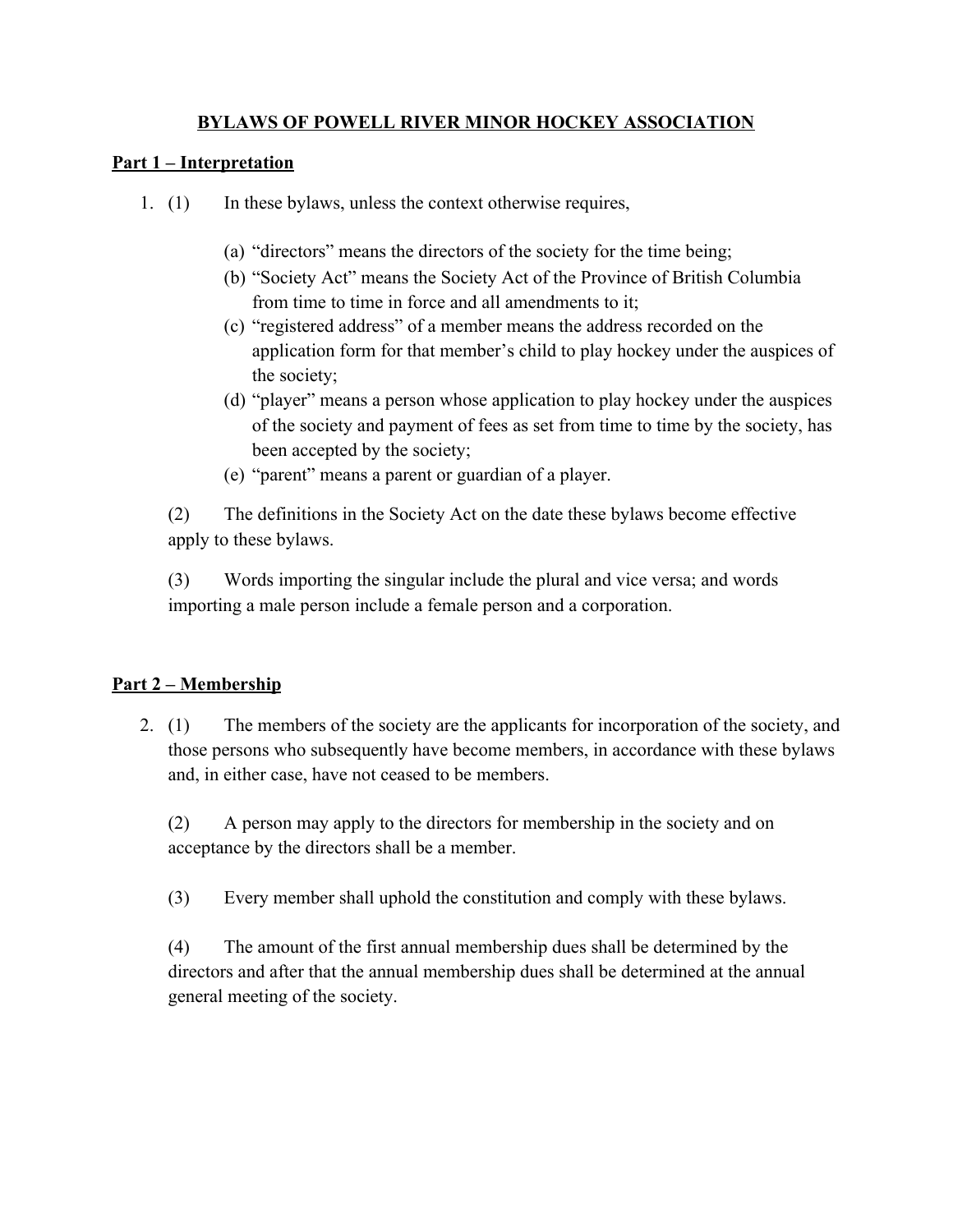(5) A person shall cease to be a member of the society

- (a) by delivering his resignation in writing to the secretary of the society or by mailing or delivering it to the address of the society;
- (b) on his death or in case of a corporation on dissolution;
- (c) on being expelled; or
- (d) on having been a member not in good standing for 5 consecutive months.

(6) A member shall be deemed to be a member not in good standing by not being or remaining a parent.

(7) A member may be expelled by a special resolution of the members passed at a general meeting.

(8) The notice of special resolution for expulsion shall be accompanied by a brief statement of the reason or reasons for the proposed expulsion.

(9) The person who is the subject of the proposed resolution for expulsion shall be given an opportunity to be heard at the general meeting before the special resolution is put to a vote.

(10) Membership shall expire on October 1 one year from the date of admittance, unless renewed in accordance with these bylaws.

(11) A member may by resolution of the directors be expelled upon notification from the society that the member has engaged in conduct considered by the directors to be improper, unbecoming, or likely to endanger the interest or reputation of the society, or who has willfully committed a breach of the Constitution or bylaws of the society.

(12) As an honour, the highest that may be bestowed by the society to a member that has served the society for at least ten years and rendered outstanding and meritorious service, the directors may elect a member an Honorary Life Member, and such election shall be confirmed by the members at the next following Annual General Meeting.

(13) Honorary Life Member shall have the privilege of acting in an advisory capacity to the directors and shall be accorded all rights and privileges of other members, but shall not be required to pay membership fees.

(14) Nominations for Honorary Life Membership shall be submitted in writing to the directors, signed by a member in good standing, detailing the service for which the honour is bestowed.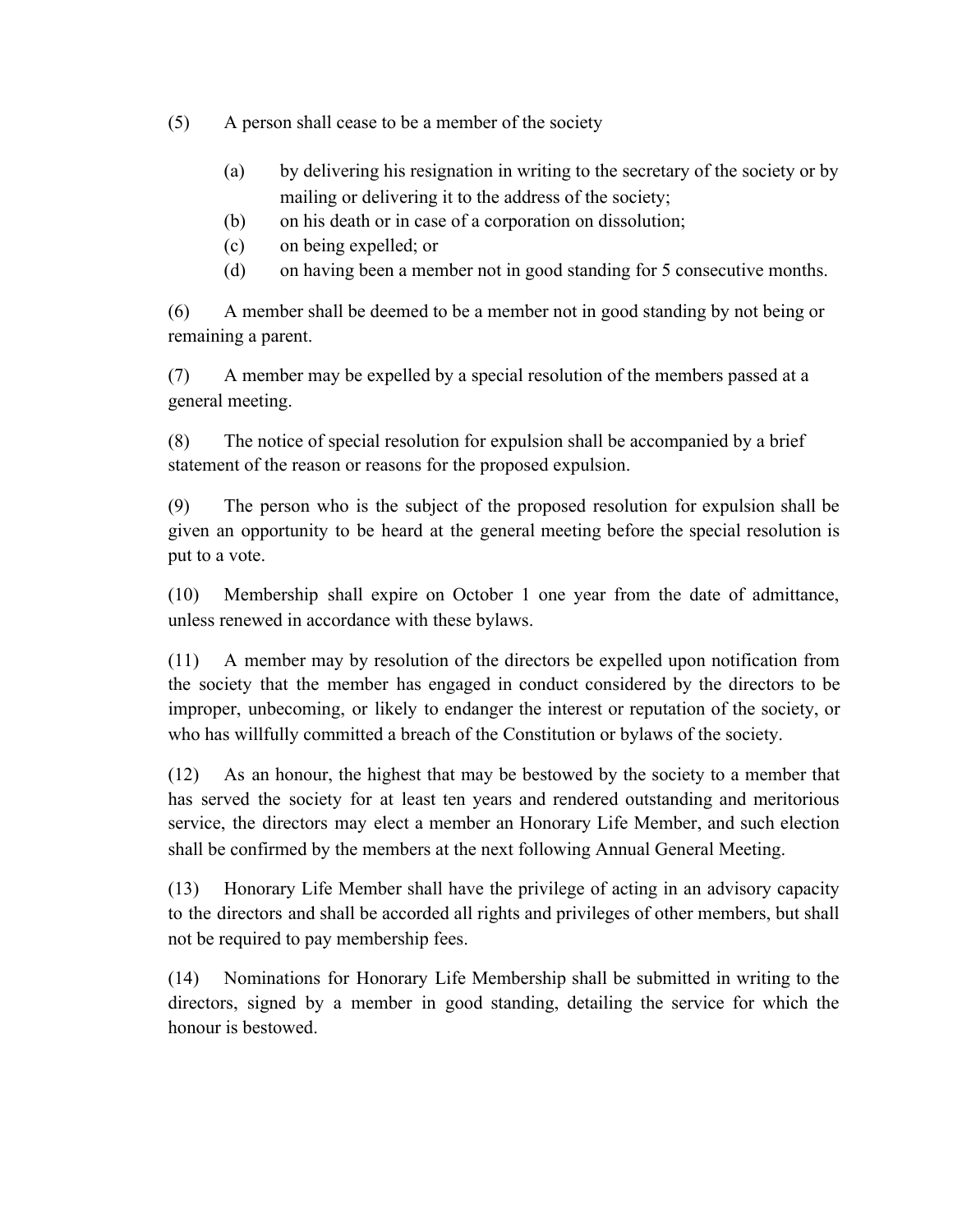#### **Part 3 – Player Registration Fees**

3. (1) Each player registered with the society shall be assessed an annual registration fee recommended by the directors, and confirmed by the members at the next annual general meeting, prior to the current season's registration period. These fees shall include any assessments by the British Columbia Amateur Hockey Association for membership and/ or Mutual Aid registration.

(2) The directors may, on application in writing, solely on the grounds of hardship, waive the registration fees in whole or in part.

### **Part 4 – Meeting of Members**

4. (1) The Annual General Meeting shall be held on or before the  $15<sup>th</sup>$  day of May in each year at the time and place, in accordance with the Society Act, that the directors shall decide.

(2) Notice of a general meeting shall specify the place, day, and hour of meeting and, in case of special business, the general nature of the business. Notice of the place, day and hour of meeting shall be advertised in the local media.

(3) Every general meeting , other than an annual general meeting, is an extraordinary general meeting.

(4) The directors may, when they think fit, convene an extraordinary general meeting.

(5) An accidental omission to give notice of a meeting, to, or the non-receipt of a notice by, any of the members entitled to receive notice, does not invalidate proceedings at the meeting.

#### **Part 5 – Proceedings at General Meeting**

- 5. (1) Special business is
	- (a) all business at an extraordinary general meeting except the adoption of rules of order; and
	- (b) all business transacted at an annual general meeting, except,
		- (i) the adoption of rules or order;
		- (ii) the consideration of the financial statements;
		- (iii) the reports of the directors;
		- (iv) the report of the auditor, if any;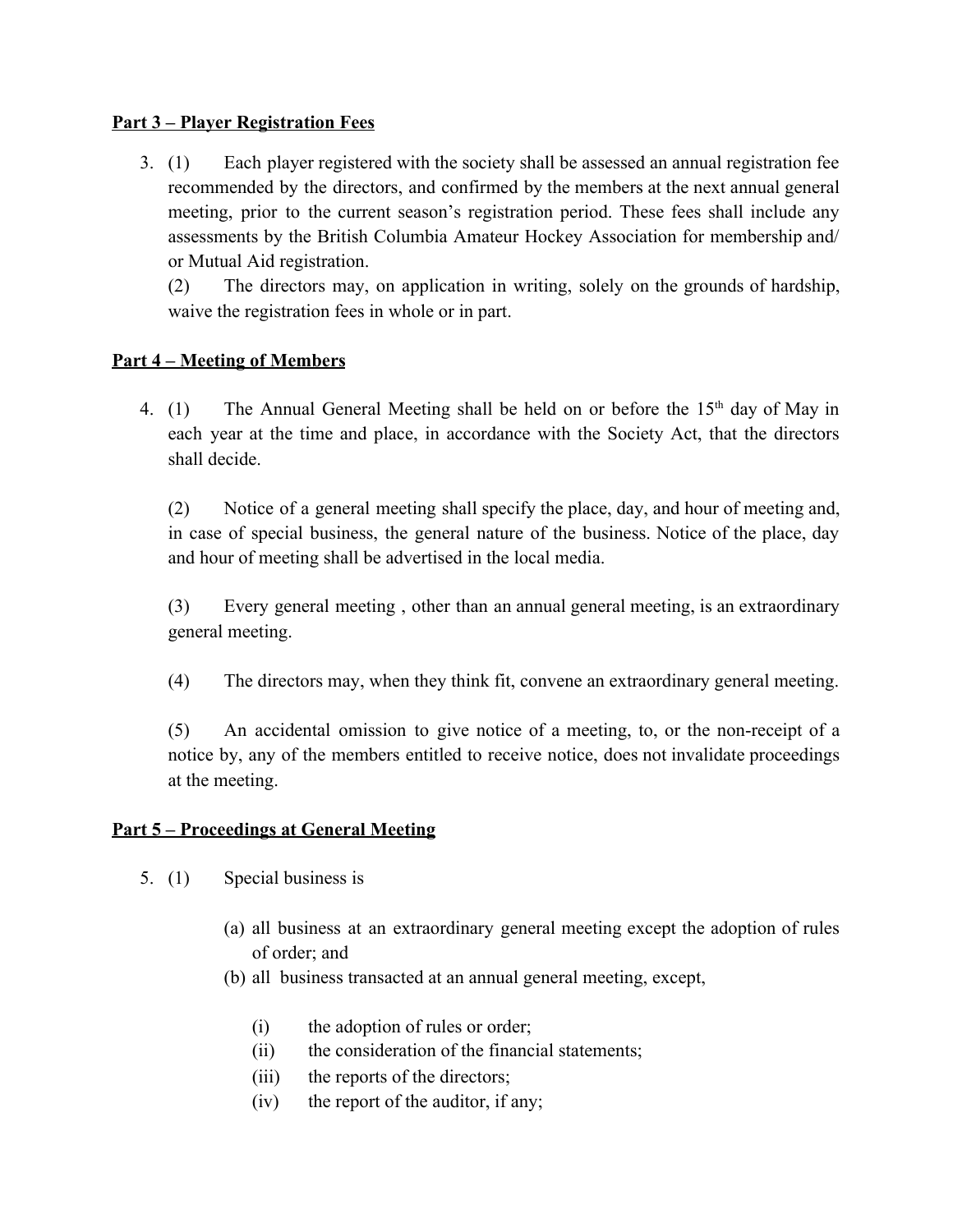- (v) the election of directors;
- (vi) the appointment of the auditor, if required; and
- (vii) the other business that, under these bylaws, ought to be transacted at annual general meeting, or business which is brought under consideration by the reports of the directors issued with the notice convening the meeting.
- (2) A quorum is 15 members present in person.

(3) No business, other than the election of a chairman and the adjournment of termination of the meeting, shall be conducted at a general meeting at the time when a quorum is not present.

(4) If at any time during a general meeting there ceases to be a quorum present, business then in progress shall be suspended until there is a quorum present or until the meeting is adjourned or terminated.

(5) If within 30 minutes from the time appointed for a general meeting a quorum is not present, the meeting, if convened on the requisition of members, shall be terminated; but in any other case, it shall stand to the same day in the next week, at the same time and place, and if, at the adjourned meeting, a quorum is not present within 30 minutes from the time appointed to the meeting, the members present shall constitute a quorum.

(6) Subject to bylaws 5(7), the president of the society, the vice-president or in absence of both, one of the other directors present, shall preside chairman of a general meeting.

- (7) If at a general meeting
	- (a) there is no president, vice president or other director present within 15 minutes after the time appointed for holding the meeting;
	- (b) the president and all the other directors present are unwilling to act as chairman, the members present shall chose one of their number to be chairman.

(8) A general meeting may be adjourned from time to time and from place to place, but no business shall be transacted at an adjourned meeting other than the business left unfinished at the meeting from which the adjournment took place.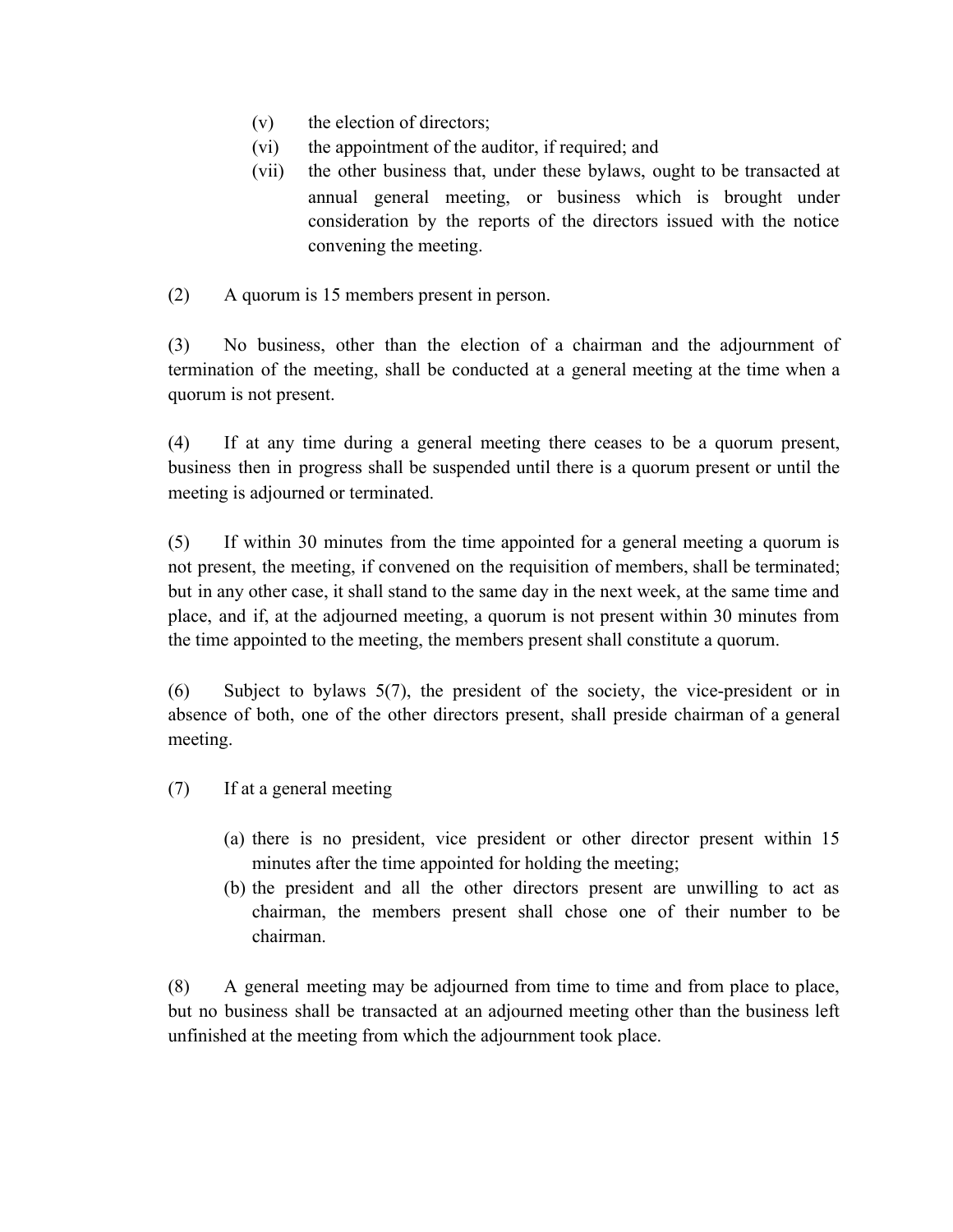(9) When a meeting is adjourned for 10 days or more, notice of the adjourned meeting shall be given as in the case of the original meeting.

(10) Except as provided in this Part, it is not necessary to give notice of an adjournment or of the business to be transacted at an adjourned general meeting.

(11) Resolutions proposed at a meeting shall be seconded, and the chairman of a meeting may move or propose a resolution.

(12) In case of an equality of votes the chairman shall not have a casting or second vote in addition to the vote to which he may be entitled as a member.

(13) A member in good standing present at a meeting of members is entitled to one vote. No member shall be in good standing if all fees, dues, suscriptions or the like have not been paid in full by the member to the society.

(14) Voting is by show of hands, except where a member calls for a poll.

(15) Voting by proxy is not permitted.

(16) A declaration by the chairman that a resolution has been carried or not carried, and an entry to that effect in the minutes of the society, shall be sufficient evidence of the fact without proof of the number of proportion of the votes accorded in favour of or against such resolution.

#### **Part 6 – Directors and Officers**

- 6. (1) The directors may exercise all the powers and do all the acts and things that the society may exercise and do, and which are not by these bylaws or by statute or otherwise lawfully directed or required to be exercised or done by the society in general meeting, but subject, nervertheless, to
	- (a) all laws affecting the society;
	- (b) these bylaws; and
	- (c) rules, not being inconsistent with these bylaws, which are made from time to time by the society, in general meeting.

(2) No rule, made by the society in general meeting, invalidates a prior act of the directors that would have been valid if that rule had not been made.

(3) The directors of the society shall elect from among them the president, vice president, secretary, treasurer, registrar, head coach, referee-in-chief, rep team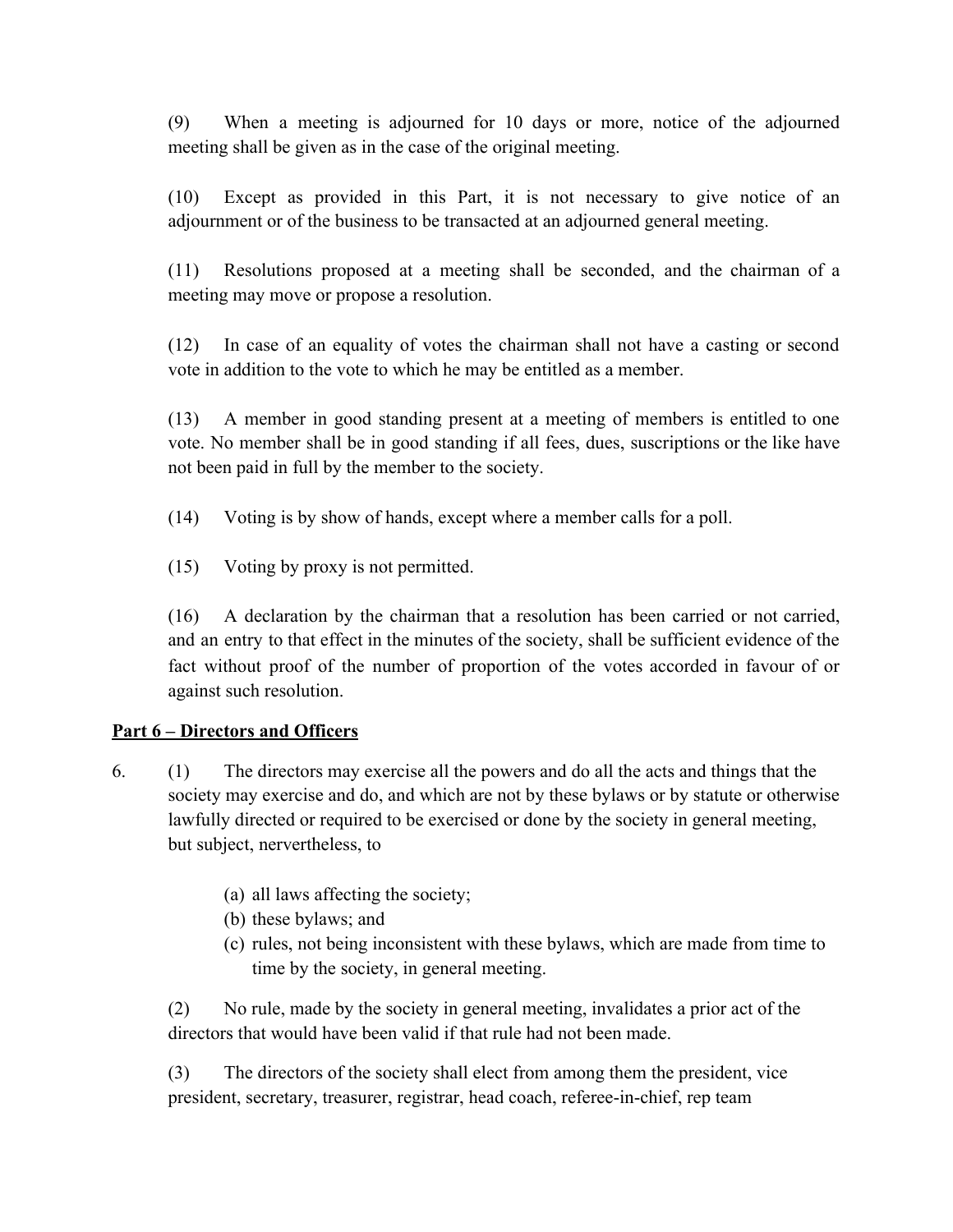coordinator, ways and means director, tournament coordinator, ice scheduler, equipment manager, immediate past president, and one or more other persons as shall be elected or appointed in accordance with these bylaws. Such election of officers shall take place at the first directors meeting following the annual general meeting.

(4) The director shall be elected for a term not exceeding two years, and shall be eligible for immediate re-election.

(5) The terms of the directors shall be staggered so that approximately one half of the directors shall be elected in any year.

(6) An election may be by acclamation; otherwise it shall be by ballot. If no successor is elected the person previously elected or appointed continues to hold office.

(7) Nominations for director shall be made by the nominating committee appointed by the directors prior to the annual general meeting. Nominations may also be made from the floor of the meeting.

(8) If a director resigns his office or otherwise ceases to hold office, the remaining directors shall appoint a member to take the place of the former director.

(9) No act or proceeding of the directors is invalid only by reason of there being less than the prescribed number of directors in office.

(10) The members may by special resolution remove a director or before the expiration of his term of office, and may elect a successor to complete the term of office.

(11) No director shall be remunated for being or acting as a director but a director shall be reimbursed for all expenses necessarily and reasonably incurred by him while engaged in the affairs of the society.

(12) The duties of the directors shall include the following:

- (a) to fill any vacancy that may occur from time to time in the directors;
- (b) subject to the Society Act, to borrow or raise money or secure the payment of money in such manner as the directors shall see fit, to within the budget as approved by the members in general meeting;
- (c) to suspend and/or take such disciplinary action that may be deemed necessary against any team, player, team official, referee or member refusing to obey the constitution, bylaws, rules or order of the directors;
- (d) to appoint coaches and team officials for the teams in the society.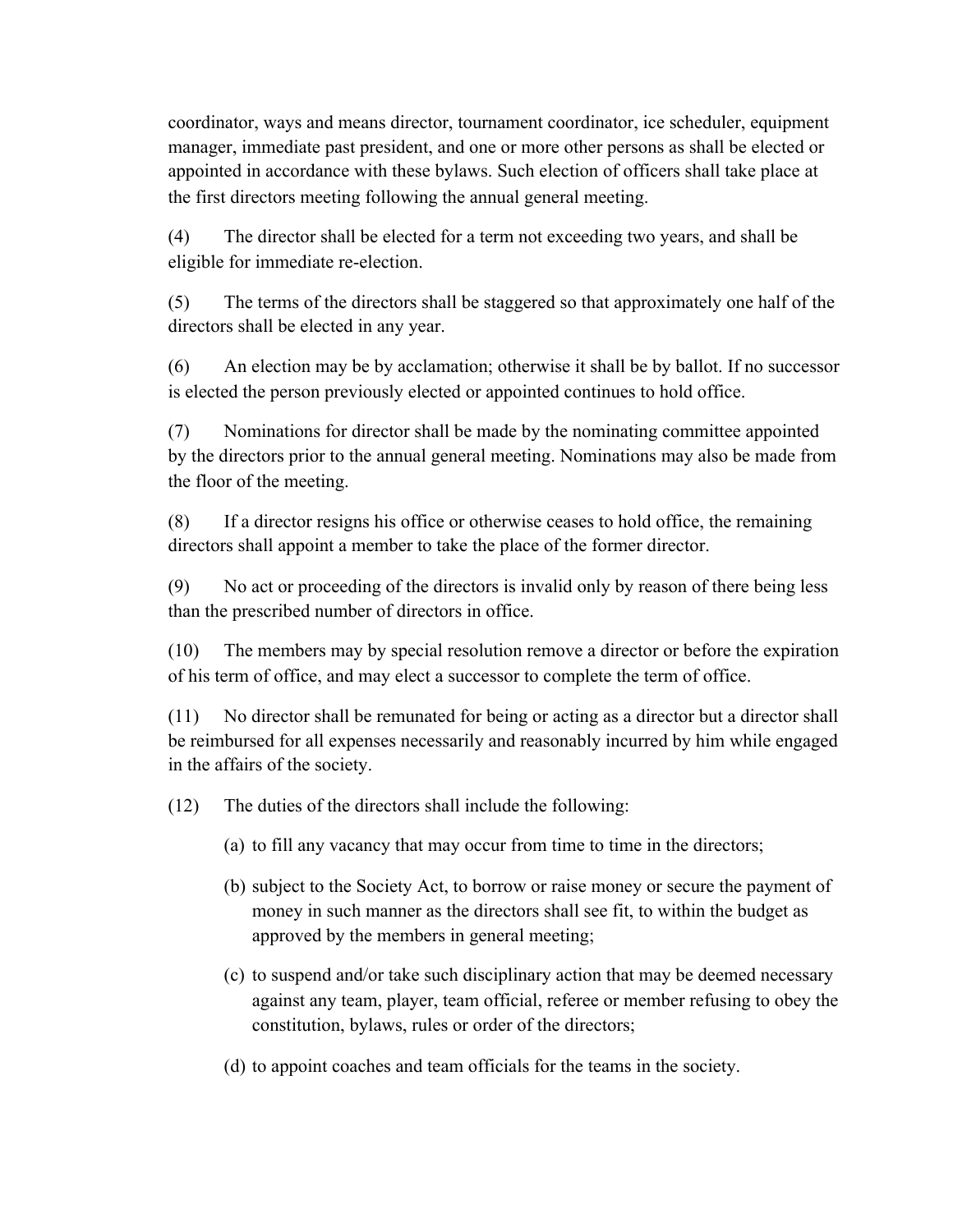(13) To be eligible for election as president of the society, a director must have served not less than one year on the board of directors.

### **Part 7 – Proceedings of Directors**

(1) The directors may meet together at the places they think fit to dispatch business, adjourn and otherwise regulate their meetings and proceedings, as they see fit.

(2) The quorum necessary for the directors to transact business shall be a majority then in office.

(3) The president shall be chairman of all meetings of the directors, but if at a meeting the president is not present within 30 minutes after time appointed for holding the meeting, the vice president shall act as chairman; but if neither is present the directors present may choose one of their number to be chairman at that meeting.

(4) A director may at any time, and the secretary, on the request of a director, shall, convene a meeting of the directors.

(5) The directors may delegate any, but not all, of their powers to committees consisting of the director or directors as they think fit.

(6) A committee so formed in the exercise of the powers so delegated shall conform to any rules imposed on it by the directors, and shall report every act or thing done in exercise of those powers at the earliest meeting of the directors to be held next after it has been done.

(7) A committee shall elect a chairman of its meetings; but if no chairman is elected, or if at a meeting the chairman is not present within 30 minutes after the time appointed for holding the meeting, the directors present who are members of the committee shall choose one of their number to be chairman of the meeting.

(8) The members of a committee may meet and adjourn as they think proper.

(9) For a first meeting of directors held immediately following the appointment or election of a director or directors at an annual meeting or other general meeting of members, or for a meeting of the directors at which a director is appointed to fill a vacancy in the directors, the directors shall appoint officers; and it is not necessary to give notice for the meeting to the newly elected or appointed director or directors for the meeting to be constituted, or a quorum of the directors is present.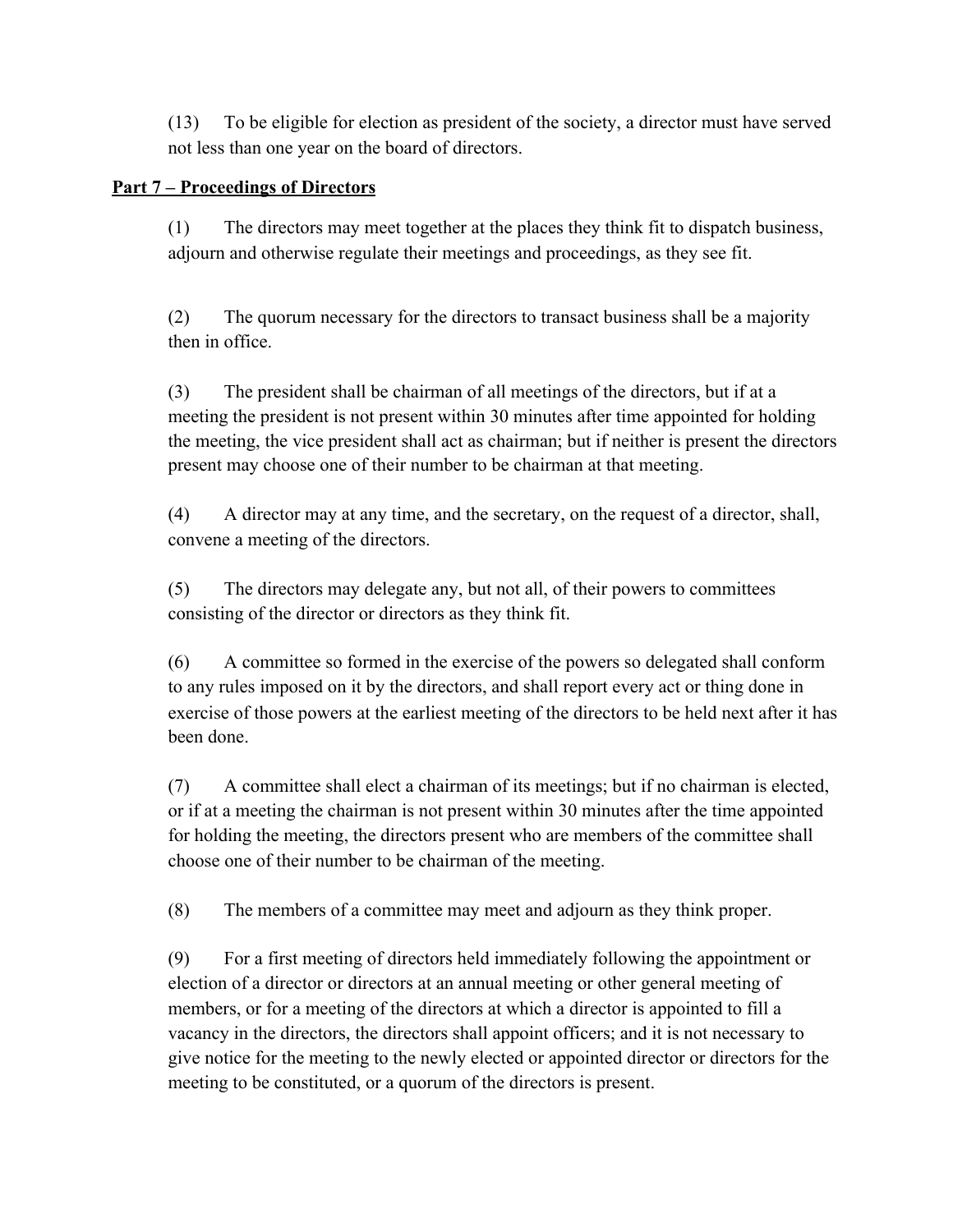(10) Questions arising at a meeting of the directors and committee of directors shall be decided by a majority of votes.

(11) In case of an equity of votes the chairman shall not have a second or casting vote.

(12) Resolutions of the directors shall be seconded.

(13) A resolution in writing, signed by all the directors and placed with the minutes of the directors is as valid and effective as if regularly passed at the meeting of directors.

# **Part 8 – Duties of Officers**

(1) The president shall preside at all meetings of the society and the directors; and shall be an ex officio member of all committees of the directors and the society.

(2) The president is the chief executive officer of the society and shall supervise the other officers in the execution of their duties.

- (3) The president shall, immediately after the close of each annual general meeting
	- (a) set the date of the first director's meeting;
	- (b) appoint a Finance Committee;
	- (c) appoint a Discipline Committee.

(4) The president shall have the power suspend any team, player, team official, or referee for ungentlemanly conduct on or off the ice, abusive language to any official, or for failure to comply with the constitution, bylaws or rules and regulations of the society, pending review of the incident by the Discipline Committee.

(5) The vice president shall carry out the duties of the president during his absence.

- (6) The secretary shall
	- (a) conduct the correspondence of the society;
	- (b) issue notices of meetings of the society and directors;
	- (c) keep minutes of all meetings of the society and directors;
	- (d) have custody of all records and documents of the society except those required to be kept by the treasurer, and those required to be at the records office;
	- (e) have custody of the common seal of the society, if any; and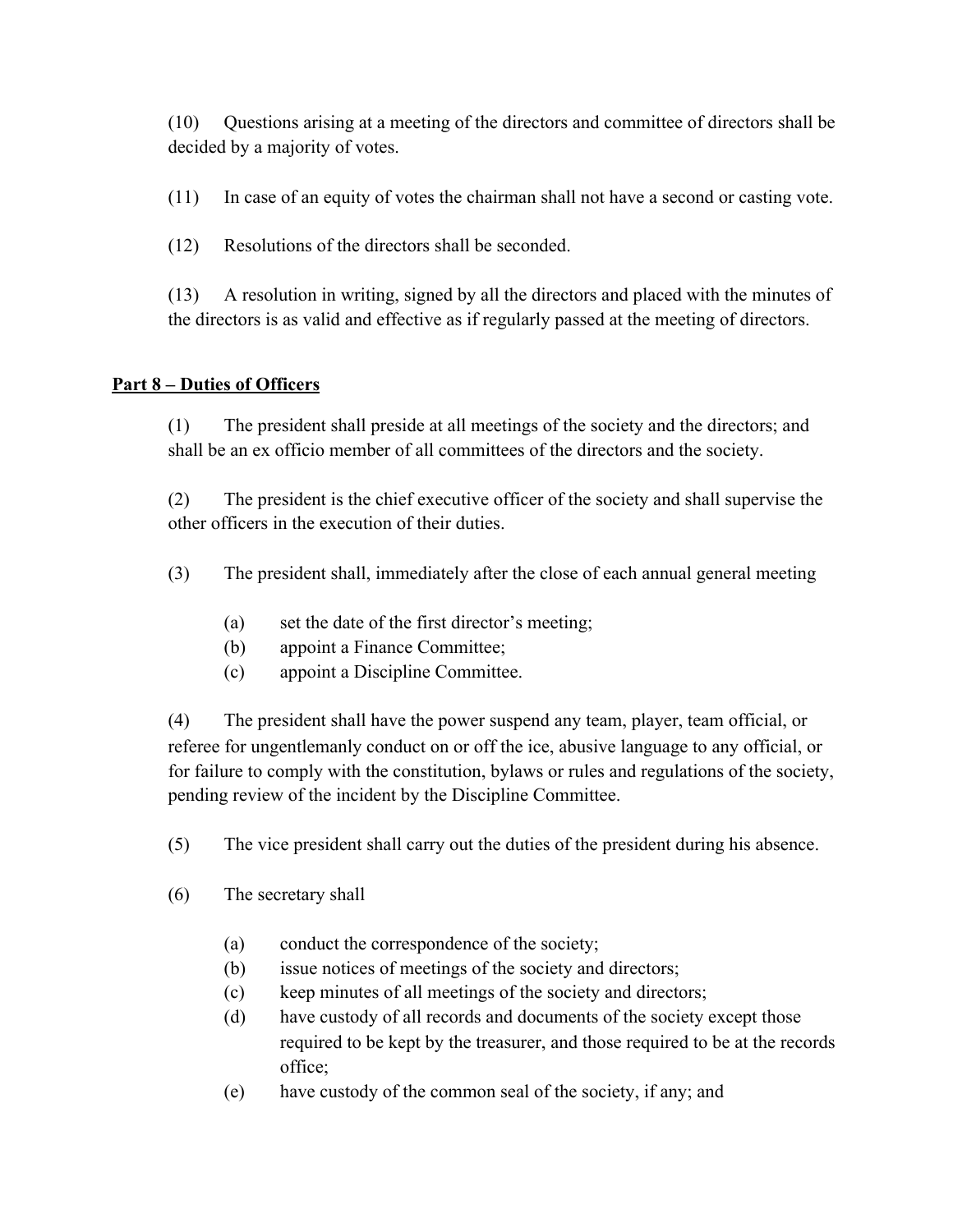- (f) maintain the register of members.
- (7) The treasurer shall
	- (a) keep the financial records, including books of account, necessary to comply with the Society Act;
	- (b) render a financial report at each meeting of the directors, and a financial statement at each annual general meeting; and
	- (c) prepare a budget for approval at each annual general meeting.

(8) In the absence of the secretary from a meeting, the directors shall appoint another person to act as secretary of the meeting.

(9) The directors and officers shall perform such other duties and chair such committees as directed by the president.

- (10) The duties of the registrar shall be
	- (a) to register all members of the society;
	- (b) player registration and the registration of all those players with the British Columbia Amateur Hockey Association and the B.C.A.H.A Mutual Aid Fund.
- (11) The duties of the equipment manager shall be
	- (a) to distribute, maintain, and collect equipment owned by the society;
	- (b) to purchase all equipment for the society; and

(c) to prepare annually for the annual general meeting a purchasing budget for the following year.

- (12) The duties of the head coach shall be
	- (a) to maintain an effective line of communication between the coaches, the society, the directors, and the National Coaches Certification Program;
	- (b) to recommend to the directors the appointment of division managers, and team coaches and officials for house teams; and
	- (c) to coordinate training programs for all coaches and team officials.
- (13) The duties of the referee-in-chief shall be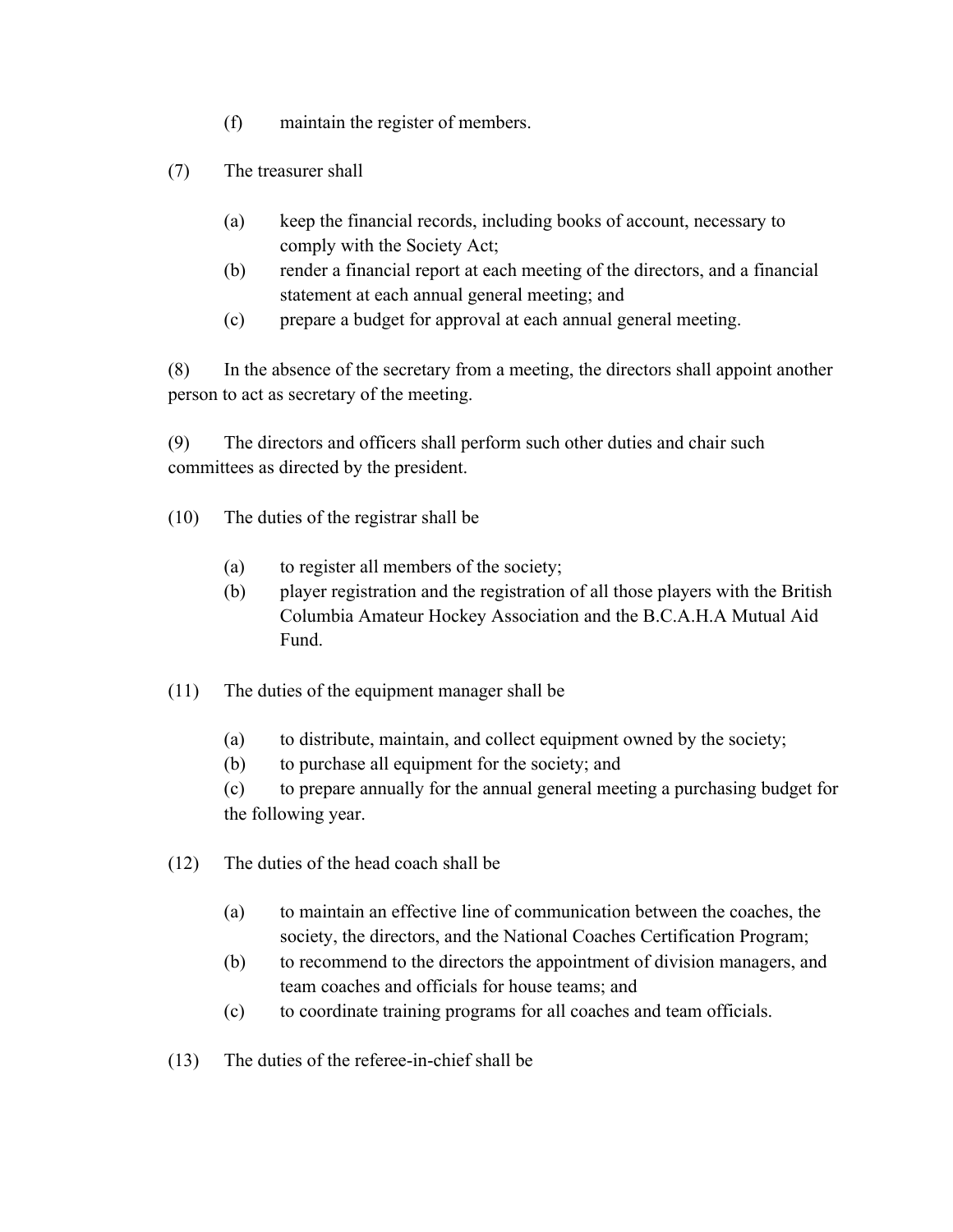- (a) to maintain an effective line of communication between the referees, the society, the directors, and the National Referees Certification Program;
- (b) to coordinate training programs for all referees;
- (c) to appoint referees for all house league, rep team, and exhibition games, and his appointment shall be final;
- (d) to aid time-keepers with advice and necessary training programs.
- (14) The duties of the ice scheduler shall be
	- (a) to obtain ice time;
	- (b) to exclusively schedule, re-schedule, exchange and cancel all ice time booked under the auspices of the society;
	- (c) to approve ice time for B.C. Minor Hockey League games or exhibition games through the rep team coordinator or divisional manager prior to scheduling the game.
- (15) The duties of the rep team coordinator shall be
	- (a) to act as the society's representative to the B.C. Minor Hockey League;
	- (b) to oversee the complete operation of rep teams, including the atom rep or all-star team;
	- (c) to approve all rep scheduled, exhibition, ans tournament games;
	- (d) to act as liaison between the society and higher category teams in Powell River;
	- (e) to sign players and team officials to C.H.A. player certificates;
	- (f) to provide the registrar with a list of each team's players and officials, along with their telephone numbers and C.H.A certificates;
	- (g) to inform the equipment manager of equipment requirements;and
	- (h) to recommend to the directors the appointment and dismissal of team officials.
- (16) The duties of the ways and means director shall be
	- (a) to recruit sponsors for teams from year to year; and
	- (b) to act as liaison between the society, the teams and the sponsors.
- (17) The duties of the tournament coordinator shall be
	- (a) to coordinate the hosting of all tournaments, including provincial championships in Powell River
	- (b) to act as liaison with all visiting teams at such tournaments;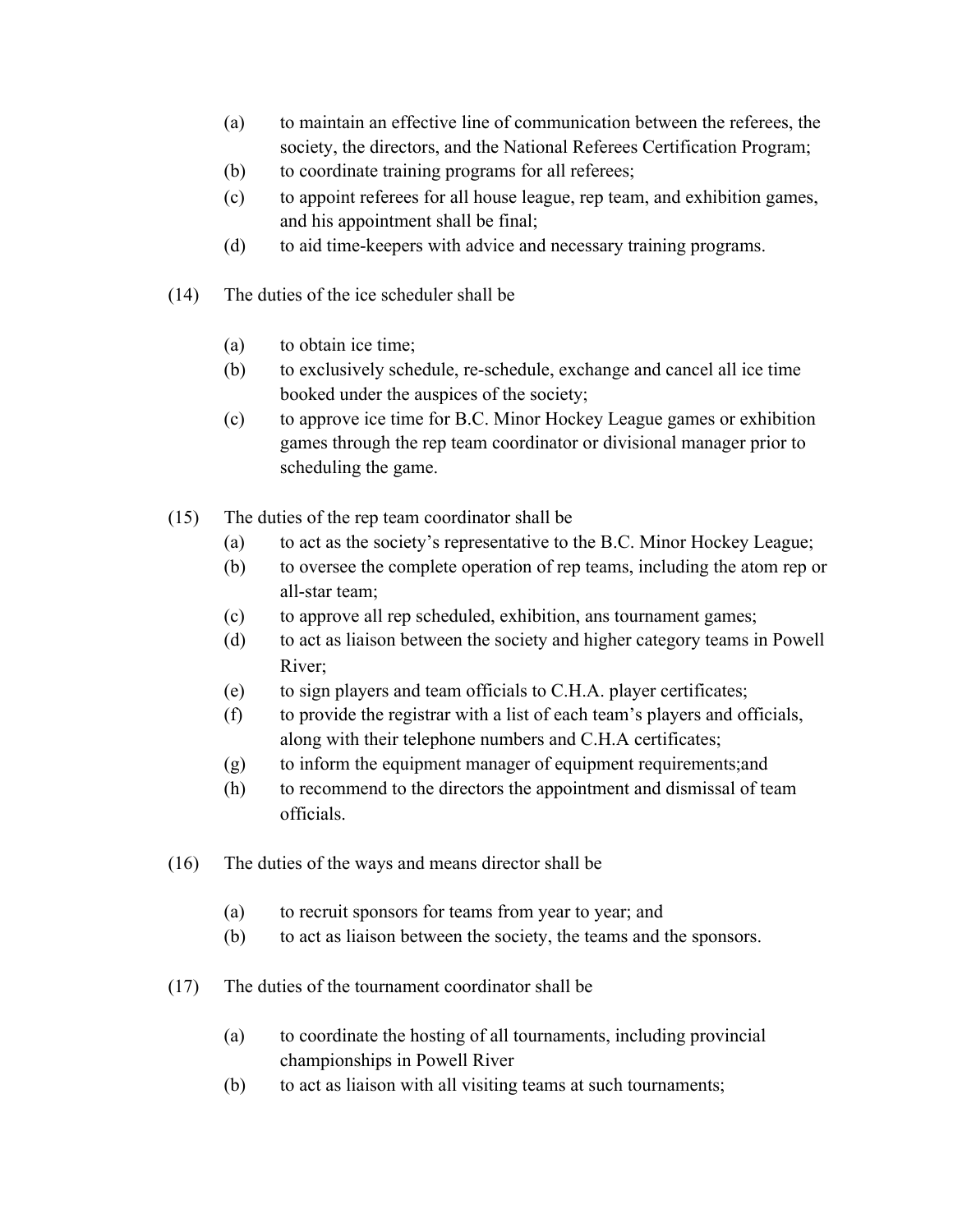- (c) to sit ex officio on all tournament committees, including provincial championship committees; and
- (d) to act as liaison between tournament committees and the directors.
- (18) The duties of the immediate past president shall be
	- (a) to provide assistance to the president in the execution of his duties
	- (b) To provide assistance to the directors in the execution of their duties; and
	- (c) To provide assistance to committees as directed from time to time by the president.

# **Part 9 - Committees**

(1) The president shall constitute the standing committees, which shall include the finance committee and the discipline committee.

(2) The finance committee shall consist of the treasurer, who shall be chairman, and two directors appointed by the president.

(3) The duties of the finance committee shall be to review the finances and expenditures of the society and recommend to the directors any course of action which the committee may deem advisable.

(4) The finance committee shall prepare and circulate a budget of the proposed operations for the coming year to be approved by the members at annual general meeting.

(5) The discipline committee shall consist of the vice president, who shall be chairman, the referee-in-chief, the head coach, the rep team coordinator, and one other member appointed by the president at the first directors meeting after the annual general meeting.

(6) The duties of the discipline committee shall include

(a) to review decisions of the president made under bylaw  $8(4)$ ;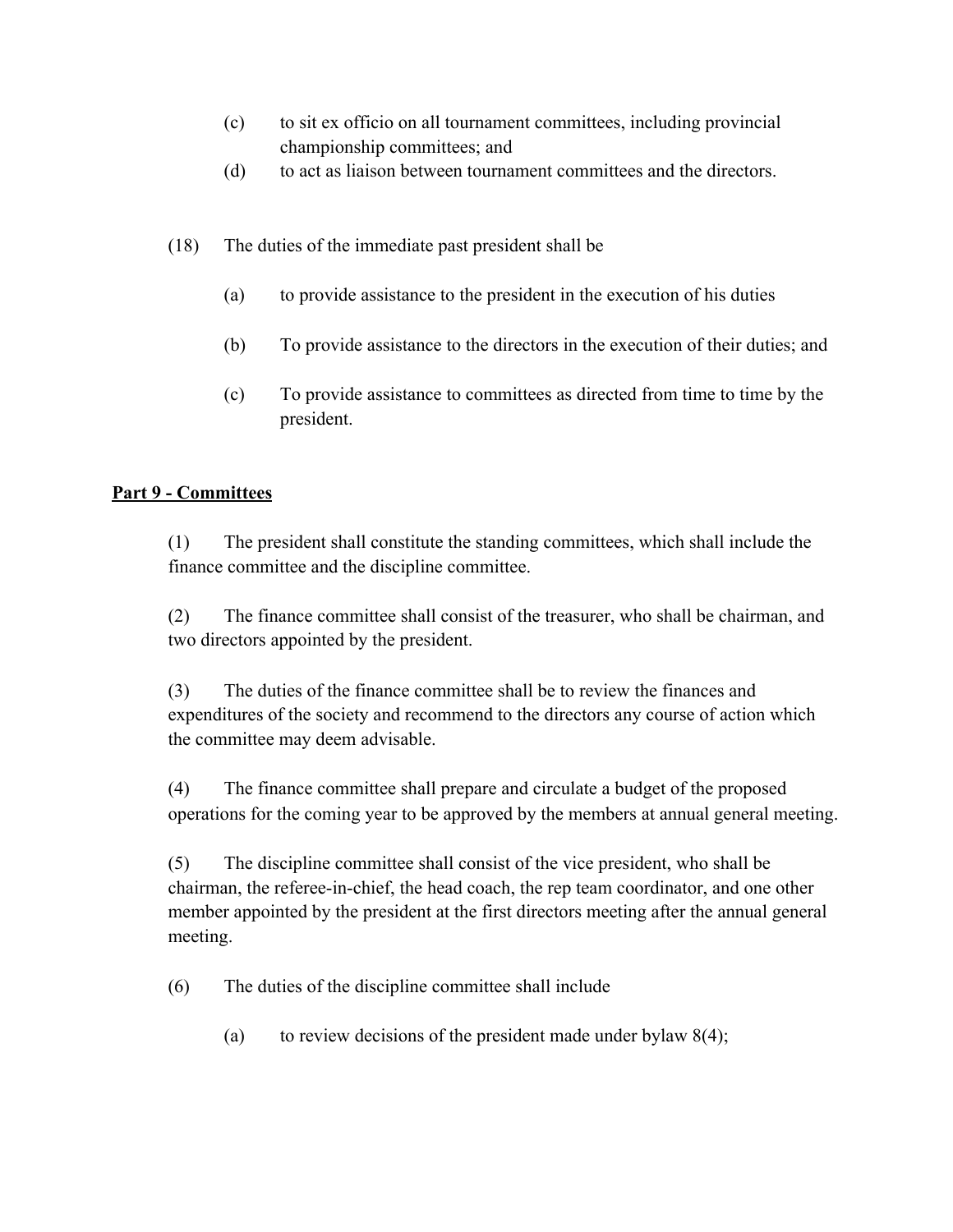- (b) to review all misconduct penalties( ten minute, game, gross, match) and checking from behind penalties assessed players and team officials of the society and to suspend and/or take disciplinary action that may be deemed necessary against such individuals for incidents not ruled upon by the B.C.A.H.A. for an evident pattern of disrespect for the rules; and
- (c) to hear any allegations brought concerning the conduct of a player, member, team official, referee or other game official, and take disciplinary action when found to be merited.
- (7) The president shall from time to time when required constitute the appeals committee which shall consist of such officers of the society that are not members of the discipline committee.

(8) The duties of the appeals committee shall be to hear appeals from decisions made by the discipline committee made under this part.

(9) The appeal shall not be a rehearing, but shall be an appeal, and the appellant shall attempt to show that the discipline committee erred in reaching its decision.

(10) The appeal committee may re-admit any team, player, team official, or referee; or uphold or vary any decision made by the discipline committee under this part.

(11) Any team, player, team official, or referee may appeal any decision of the discipline committee.

(12) Any appeal to the committee by the appellant shall be in writing, outlining all particulars, including the alleged error of the discipline committee, and shall be delivered to the secretary of the society within 7 days of the delivery of the decision of the discipline committee.

(13) The appeal shall be heard within 21 days of the delivery of the appeal to the secretary.

(14) The decision of the appeal committee shall be final, and there shall be no further appeal or review.

(15) Any player, member, or team official who shall be found by the discipline committee to be involved in the practice of "hazing" shall be suspended for a minimum of one year. Hazing shall be defined to include unpleasant or disagreeable task, bullying,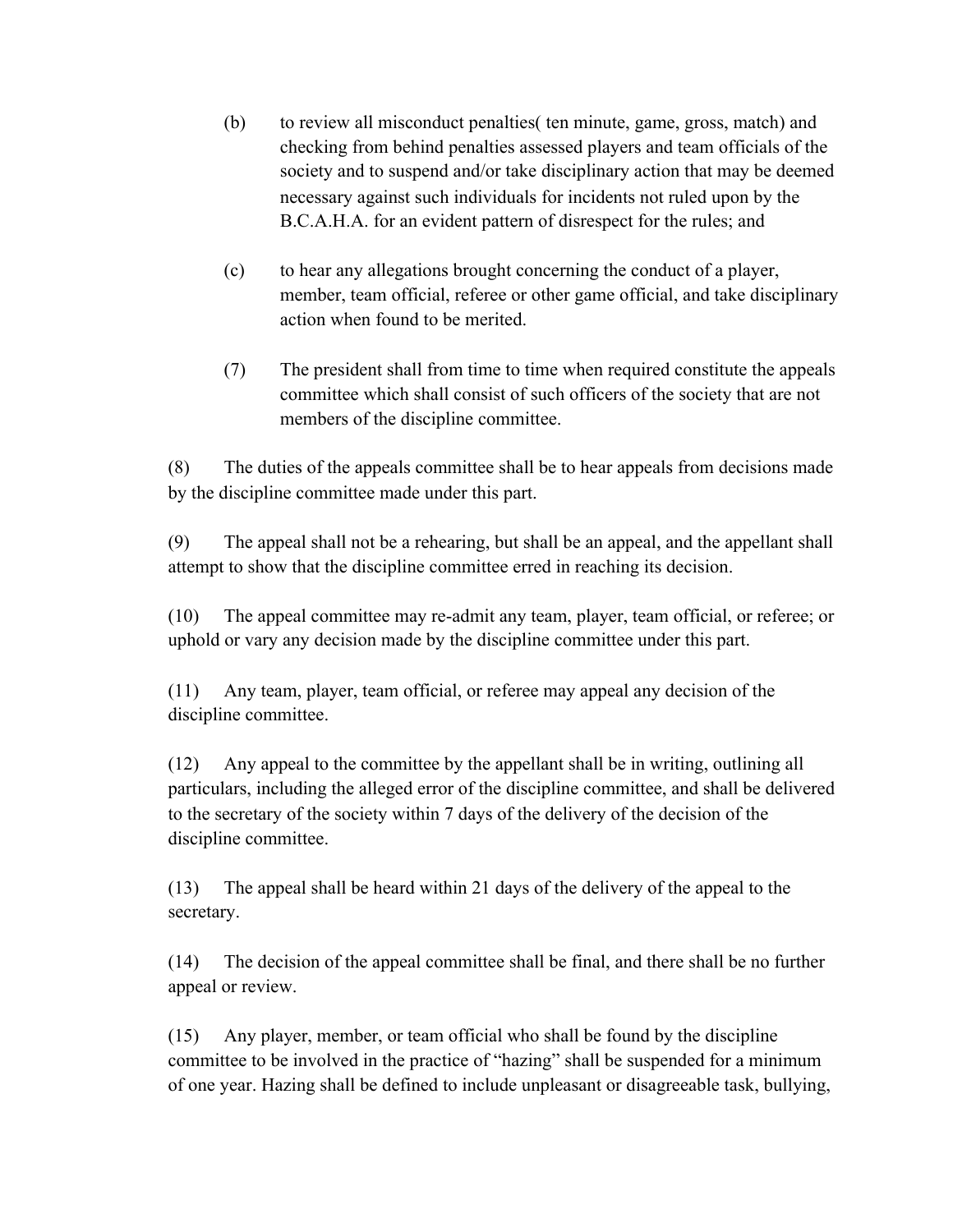pranks, ridicule, humiliating horseplay or verbal, physical or sexual harassment of other players, members, team officials, or game officials. Any player, member, or team official who shall be found by the discipline committee to be involved in the practice of "initiation" shall be suspended for a minimum of one year. Initiation shall be defined to include ceremonies, rites or practices which are morally and/ or physically detrimental to the wellbeing of other players, members, team officials or game officials. Any team official who shall be found by the discipline committee to have knowingly allowed hazing or initiation to take place on a team or within the society shall be suspended for a minimum of one year.

(16) In the event that a member of either the discipline committee oe the appeals committee has a conflict, the president may appoint another director or member to sit on such committee on an ad hoc basis.

### **Part 10 – Seal**

10. (1) The directors may provide a common seal for the society and may destroy a seal and substitute a new seal in its place.

(2) The common seal shall be affixed oy when authorized by a resolution of the directors and then only in the presence of the persons prescribed in the resolution, or president and treasurer.

#### **Part 11 – Notices to Members**

11. (1) Whenever under the provisions of these bylaws notice is requires to be given, such notice may given either personally, or by mail in a post paid sealed envelope addressed to the address of the member at his address as the same appears on the records of the society.

(2) Notice of the general meeting may also be given by posting a copy of such notice upon the Powell River Minor Hockey bulletin board located at the Powell River Recreation Complex, and by publishing a copy of the said notice in one issue of a newspaper published in Powell River.

(3) Notice of the annual general meeting shall be not less than 14 days or such greater length time as may be prescribed by the Society Act.

(4) A notice given by mail shall be deemed to have been given on the second day following that on which notice is posted, and in proving that notice has been given in a